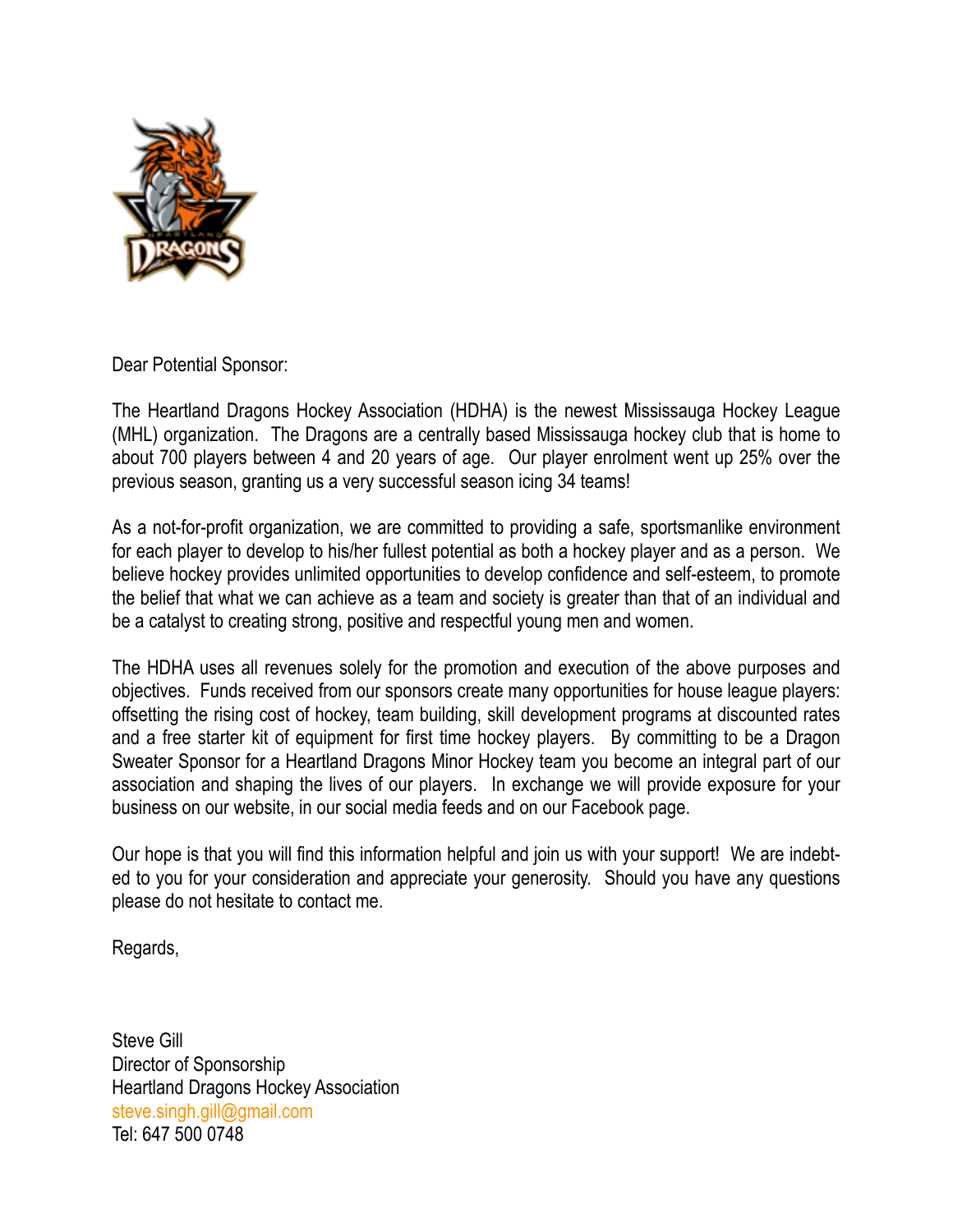

### **Premier Sweater Sponsor \$600**

- Player Sweater Name Plates
- Website Banner Advertisement
- Social Media Exposure (Facebook, Twitter, Instagram)
- Sponsorship Plaque

## **Dragon Fan** \$250

- Website Banner Advertisement
- Social Media Exposure (Facebook, Twitter, Instagram)

#### *Sponsorship Benefits*

*With a steadily growing audience; diverse in age and gender we will continually provide your business timely exposure during the season and the off-season. We are well aware of the power of the 'referral' and 'word-of-mouth' testimonials, let us help you increase your brand awareness as a thank you for your support!*

To sponsor our Junior Dragons Program or to discuss any opportunity that would benefit your business and further our goal of making hockey more accessible to everyone, please [contact us](mailto:steve.singh.gill@gmail.com?subject=).